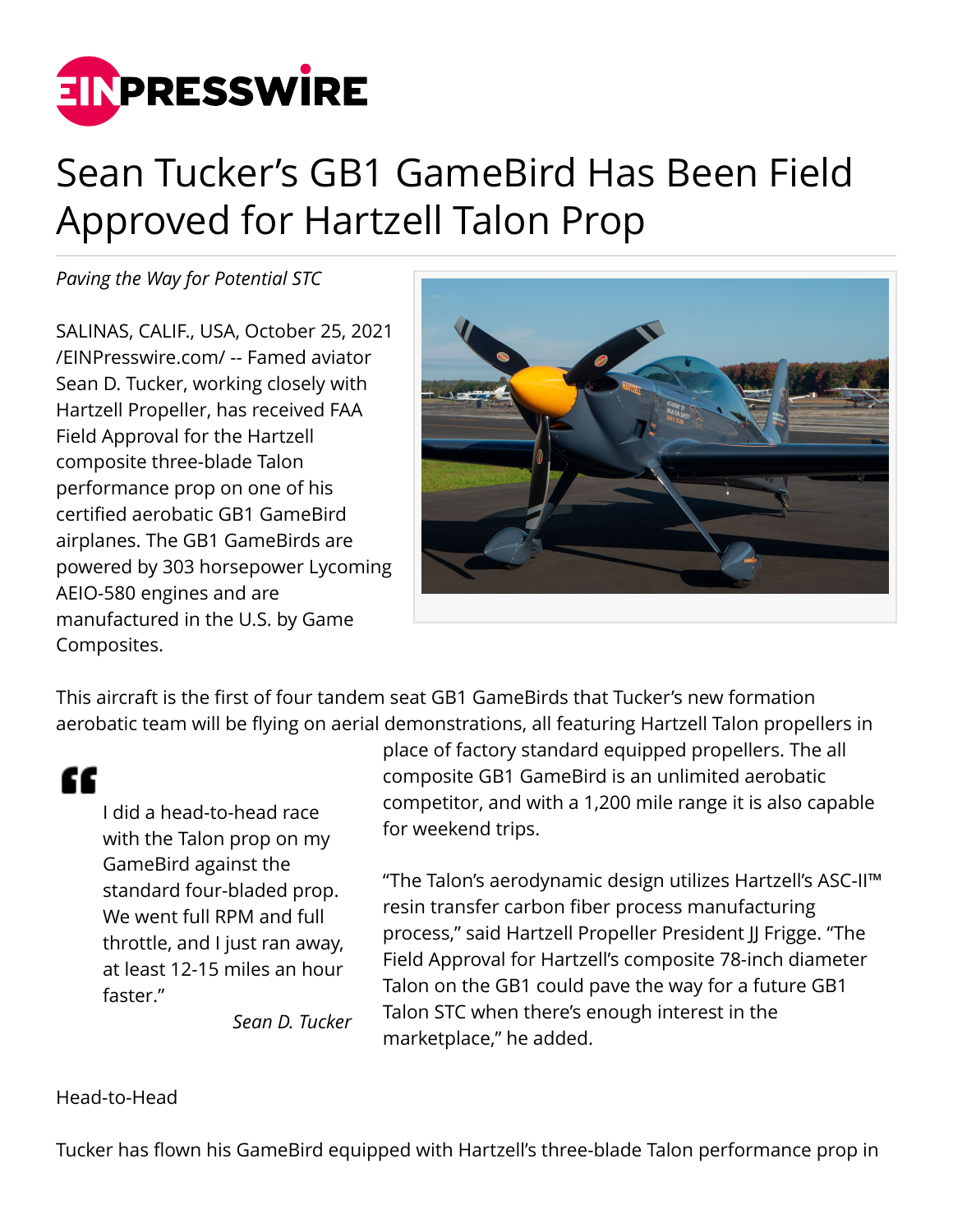direct competition with a GB1 factory standard four-blade wood-core prop. The two aircraft had the same engine configuration, same weight, same fuel load. The aircraft with the standard prop had a pilot that was 16 pounds lighter.

"I did a head-to-head race with the Talon prop on my GameBird against the standard four-bladed prop. We went full RPM and full throttle, and I just ran away, at least 12-15 miles an hour faster," Tucker said.



"I mean, ran away. It was stunning. It was like I had another 30 horsepower on the engine compared to the other one, and both engines were the same and everything else was equal," he added.

Tucker said, "In my business, quality is everything. Safety is everything. The Hartzell propeller is much more robust in terms of performance and reliability."

## Provides Greater Thrust

He added, "It gives an incredible amount more thrust and thrust is what it's all about in the aerobatic game. You need that thrust to get over the top when you're flying in formation with another airplane, and to keep up."

"I can't believe a propeller could make that much difference when they're basically the same diameter. The three-bladed prop is only a little bit bigger. The other good news is that during the testing, we stayed within the noise decibel limits. So, the Talon is not louder. There's nothing but good that's coming out of this field approval,"

Tucker is also high on the GB1 Gamebirds: "I bought four of them for my team. And it's a thrilling airplane. It's all composite, state of the art, built in America, built in Bentonville, Arkansas. The founder of the company is a huge aviation aficionado, who is one of the grandsons of one of the founders of Wal-Mart. It's a fabulous airplane and it's thrilling to fly. Putting on that Talon prop made it even more of a thrilling airplane."

## About the GB1 GameBird

The factory standard GB1 Gamebird is powered by Lycoming AEIO-580 B1A (303 horsepower), and unimproved by the Hartzell Talon Prop has an empty weight of 1,080 lb. and a useful load of